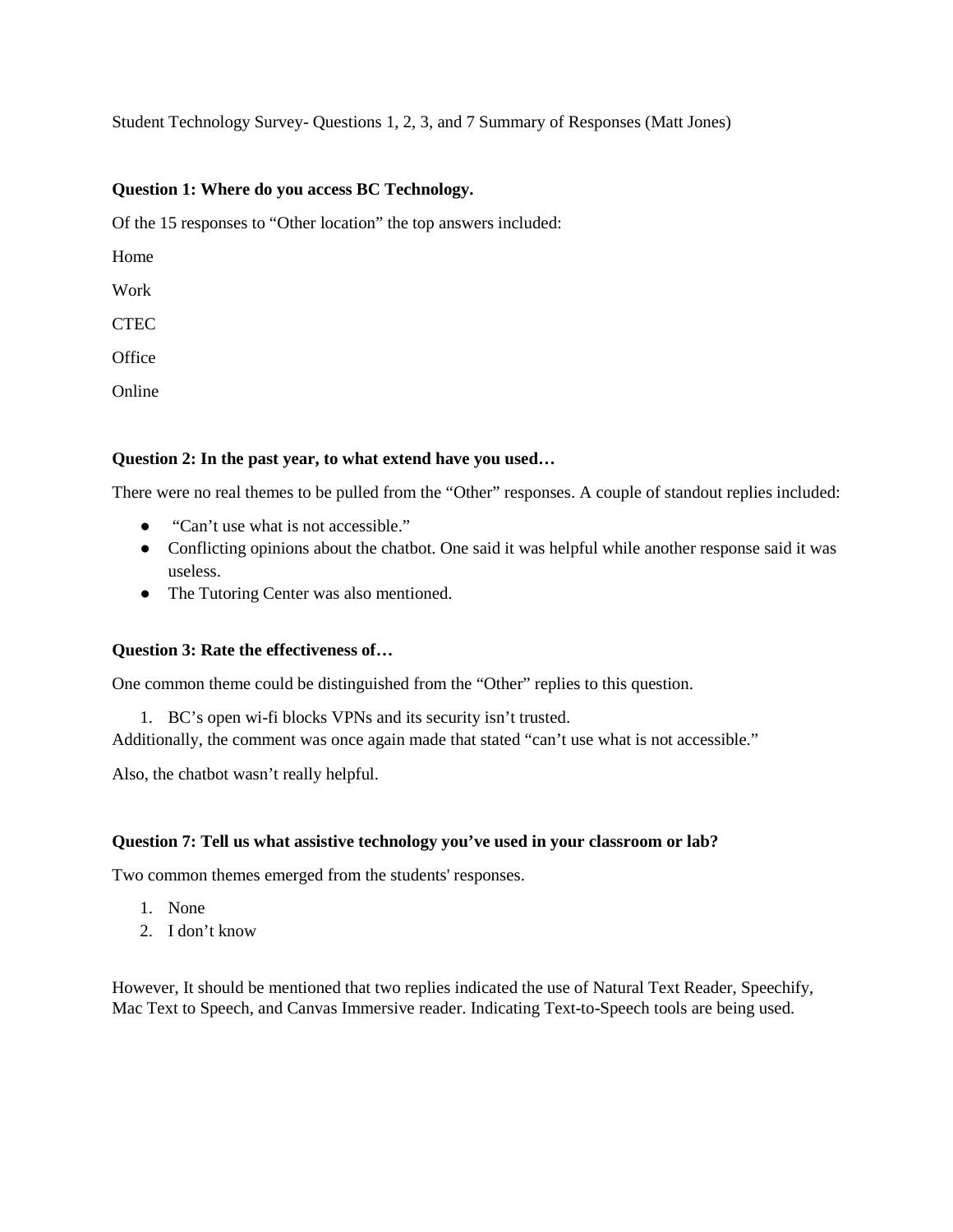Student Technology Survey – Question 4 Summary of Responses (Kirk Russell)

**If you had problems related to any of the technologies in question #2, please specifically state the problem with the technology so we can address the issue.Please tell us:-The technology you had a problem with – specific problem-location (site/building).**

Themes:

- 1. Wifi is still the number one complaint slow wifi, wifi disconnecting, difficulty knowing how to connect devices to wifi. And it seems most complaints were for wifi inside buildings, not exterior areas. (15 complaints)
- 2. BC Website outdated, difficult to find information, information not updated regularly. (6 complaints)
- 3. Pay for print difficult to use, doesn't always work (3 complaints)
- 4. Canvas many comments were more specific to a certain course or instructor, but some complained about difficulty using Canvas (3 complaints)
- 5. Banner add/drop, register processes are not intuitive and difficult to navigate (2 complaints)
- 6. Each of the following had at least one complaint:
	- a. Starfish not user friendly, difficult to use
	- b. SID/Virtual Lobby difficult to get a real person, got dropped to just a black screen
	- c. Chatbot doesn't provide any useful information
	- d. Would like to see Adobe Illustrator and Photoshop on Commons computers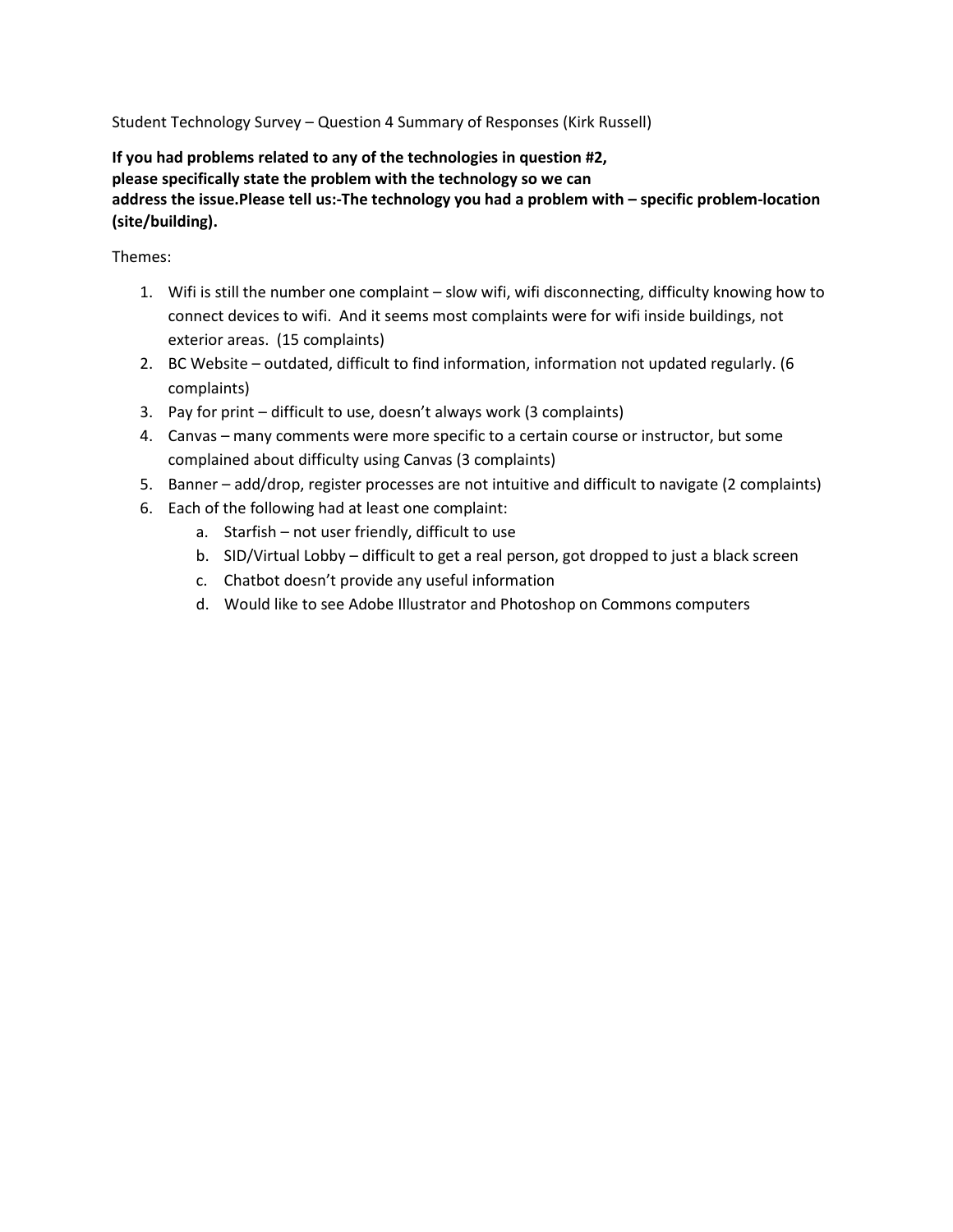Student Technology Survey – Question 5 Summary of Responses (Brett Redd)

**Tell us what Bakersfield College can do with technology to better support your academic success.**

- 55 responses all is good
- 17 Increase Wi-Fi on campus both in available locations and better service in areas that already have wireless
- 11 Information of available technical resources are not being received by all students, have better channels and processes to get this information delivered.
- 14 Have better tech on campus, some projectors are not working, update computers, webcams for zoom.
- 9 Provide Wi-Fi or internet for students off campus for those without access.
- 7 Add more online classes.
- 6 Covid related, ease mask and vaccination requirements.
- 6 Instructors be better at teaching online.
- 4 Provide free printing.
- 4 Starfish comments, degree planner is missing.
- 6 More face to face classes, in person counseling available.
- 3 Provide laptops.
- 2 Update BC website
- Other miscellaneous answers, instructors allow use of technology, remove pin requirements when adding email to phone, more classes available in the evening.